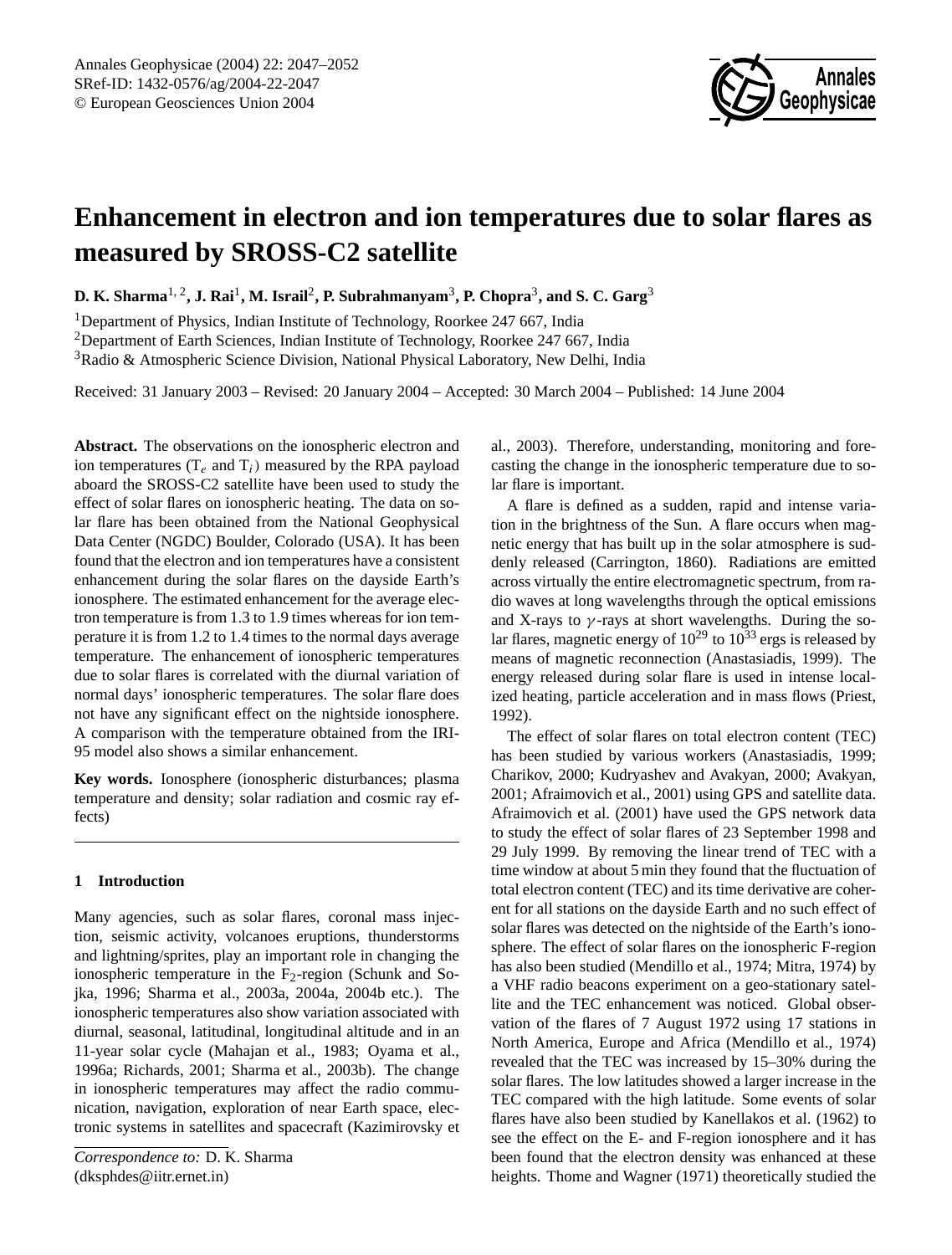

**(Fig. 1) Fig. 1.** Variation of electron temperature recorded by the SROSS-C2 satellite during solar flares and normal days at Bhopal.

existing literature. However, no study in the author's knowlionosphere. Thus, various experimental and theoretical studies on the effect of solar flares on TEC have been done in effect of soar flares on electron density and found that the electron density is enhanced in the E- and F-regions of the edge is reported for the ionospheric temperature behaviour during solar flares in the  $F_2$ -region.

satellite. The SROSS-C2 satellite was launched by the Inflares on electron and ion temperatures and its possible cordian Space Research Organization (ISRO) on 4 May 1994, to ring<br>The<br>atio<br>: pre atures ( $T_e$  and  $T_i$ ) over a low-latitude region in the altitude study the ionospheric composition and temperature anoma-The purpose of this paper is to study the effect of solar relation with the normal days' ionospheric temperatures. For the present study, the data was obtained by the Retarded Potential Analyzer (RPA) payload aboard Indian SROSS-C2 lies. It has yielded valuable data on electron and ion temperrange 425–625 km.

#### **2 Data collection and analysis**

The satellite data collected during the solar flare events from 1995–1998 using the RPA payload aboard the SROSS-C2 satellite have been analyzed as a response to the solar flare. The data on the solar flare has been obtained from the National Geophysical Data Center (NGDC), Boulder, Colorado, USA. The International Reference Ionosphere (IRI-95) model data for the same period were downloaded from the Internet and used for the purpose of comparison. In the subsequent part of the paper the IRI-95 model will be referred to as the IRI model.

The RPA payload aboard the SROSS-C2 satellite consists of two sensors viz., electron and ion sensors and associated electronics (Garg and Das, 1995). The electron and ion RPAs are used for in situ measurements of ionospheric electron and ion temperatures. In addition a spherical Langmuir probe is included and is used as a potential probe for estimating the



**(Fig. 2)** satellite during solar flares and normal days at Bhopal. **Fig. 2.** Variation of ion temperature recorded by the SROSS-C2

variation of spacecraft potential during spinning of the satellite. The electron and ion sensors both have planar geometry and consist of multigrided Faraday cups with a collector electrode. The different grids in the sensor are designated as the entrance grid, retarding grid, suppressor grid and screen grid. These grids are made of gold plated tungsten wire mesh having 90 to 95% optical transparency. The two sensors are mechanically identical but have different grid voltages suitable for collection of electrons and ions, respectively. The charged particles, whose energies are greater than the applied voltage on the retarding grid, pass through various grids and finally reach a collector electrode which causes the sensor current. This current is measured by a linear auto-gain ranging electrometer. The current is translated in terms of electron and ion temperatures.

The IRI is an international project sponsored by the Committee on Space Research (COSPAR) and the International Union on Radio Science (URSI). The IRI describes the median or average value of electron density, ionospheric temperatures (electron, ion and neutrals temperatures) and ion composition as a function of height, location, local time and sunspot number for magnetically quite conditions. It is an empirical model based on the data from the worldwide network of ionosonde stations, incoherent scatter radar and Alouette topside sounders and in situ measurements by several satellites and rockets. The model does not include any effects, such as solar flares, seasonal, diurnal and day-to-day changes, etc.

It is a difficult task to study the ionospheric temperature using the satellites data during solar flares because very rarely do passes of satellites match with the occurrence of solar flares at the meteorological data stations. We have analyzed the data for ten meteorological stations during the period 1995–1998 over India. However, only five events of solar flares have been identified that match with the electron and ion temperatures' data recorded by the satellite. These solar flare events correspond to one event at Bhopal (23.16◦ N, 77.36◦ E), two at Panji (15.30◦ N, 73.55◦ E) and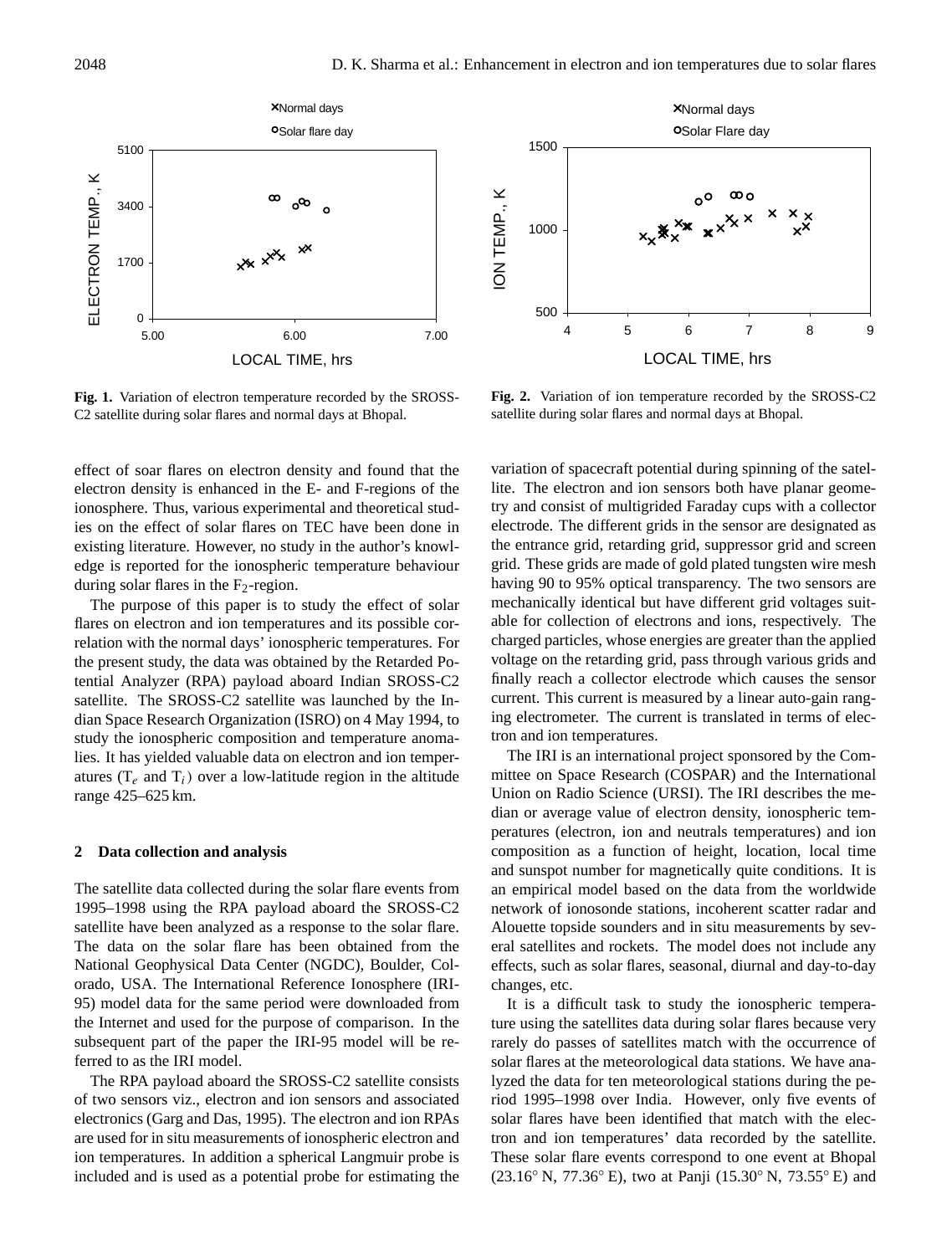two at Pune (18.31◦ N, 73.55◦ E). Data for electron and ion temperatures were analyzed for these locations at the altitude range 425–625 km. Care has been taken to select the satellite data, which is free from diurnal, seasonal, latitudinal, longitudinal and altitude effects by selecting the appropriate data window at a fixed location with 5◦ variation in longitude and latitude. A window of 5◦ in latitude and longitude for the satellite observations at the meteorological data center has enabled the latitudinal and longitudinal effect to be ineffective. To compute the normal days' temperature for the flare duration, the electron and ion temperatures' data for normal days were selected for the same time interval for a month, which includes about 15 days before the solar flares and about 15 days after the event. Thus, the possibility of diurnal and seasonal effects has been ruled out. The maximum possible data points available for the study duration have been used. The solar flare events selected for the present study are also free from thunderstorms activity, which have been verified using the data on thunderstorm obtained from the India Meteorological Department (IMD), Pune.

All five events studied in the present paper fall in the category of subflare. The area covered by a great flare may be as large as  $10^9$  km<sup>2</sup> and an area smaller than about  $3 \times 10^8$  km<sup>2</sup> is known as a subflare (Hanssen and Emslie, 1988). The events studied had nearly the same area, and brilliancy is faint on a three level scale. The intensity of a subflare is approximately 5 sfu (solar flux unit).

#### **3 Results and discussion**

During 1995–1998, we have identified a total of five solar flare events on the dayside of the Earth, which correspond to the locations at Bhopal, Panji and Pune, over India. These stations were chosen on the basis of maximum passes of the SROSS-C2 satellite. A flare event which appeared on 9 November 1998 from 05:60–06:17 LT (local time) has been analysed the meteorological station at Bhopal  $(23.16°\text{ N}, 77.36°\text{ E})$  in India. Figures 1 and 2 show the electron and ion temperatures during the solar flare and normal days recorded by the SROSS-C2 satellite at Bhopal, respectively. During the solar flare, the average electron temperature was 3446 K, whereas the normal days' temperature was 1795 K and the temperature estimated by IRI model 2053 K. However, the average ion temperature during this event was 1188 K, 1005 K during normal days and 1021 K estimated by the IRI model. It may be emphasized here that the flare time nearly matches the local sunrise time. The enhancement in the electron temperature is 1.9 times over the normal days' average electron temperature. However, the ion temperature enhancement during the event was 1.2 times over the normal days' temperature.

The effect of two solar flare events (19 May 1995 from 16:67–17:03 LT and 10 July 1996 from 10:67–11:27 LT) corresponding to the meteorological station at Panji (15.30◦ N, 73.55◦ E) are shown in Figs. 3a, b and 4a, b for electron and ion temperatures, respectively. During the solar flare of

19 May 1995, the average electron temperature was 2419 K, during normal days it was 1897 K and estimated by the IRI model at 1726 K. The average ion temperature during the flare event was 1262 K, during normal days it was 1050 K and 1159 K estimated by the IRI model. During the solar flare events on 10 July 1996, the average electron temperature was 2005 K; during normal days it was 1382 K, and 1268 K estimated by the IRI model. The average ion temperature during this event was 1630 K, during normal days it was 1175 K and 1135 K estimated by IRI model. It may be mentioned here that these flare events were recorded at 16:67– 17:03 LT and 10:67–11:27 LT, respectively. The enhancement in the average electron temperature for these events was 1.3 to 1.5 times and for ion temperature it was 1.2 to 1.4 times over the normal days' temperatures.

Two solar flares events corresponding to the meteorological station at Pune (18.31◦ N, 73.55◦ E) were identified on 5 June 1995 from 08:90–10:03 LT and 28 December 1998 from 09:04–09:83 LT. Figures 5a, b and 6a, b show the electron and ion temperatures variation during solar flares and normal days for these events. The average electron temperature during the solar flare on 5 June 1995 was 2367 K, during normal days it was 1613 K and obtained from the IRI model, 1376,K. During this event, the ion temperature was 1311 K, 950 K during normal days and 1022 K estimated by the IRI model. During the solar flare on 28 December 1998 the average electron temperature was 2637 K, during normal days it was 1485 K and obtained from the IRI model, 1534 K. During this event, the average ion temperature was 1630 K, during normal days it was 1233 K and estimated by IRI model 1351 K. It may be mentioned here that these flare events are recorded at 08:90–10:03 LT and 09:04–09:83 LT, respectively. The enhancement in the average electron temperature for these events was 1.5 to 1.8 times and for the ion temperature it was 1.3 to 1.4 times over the normal days.

All temperature data recorded by the SROSS-C2 satellite are within the error limit of  $\pm 50$  K for the temperature range of 500–5000 K. Therefore, the variation in the electron and ion temperatures measured by the SROSS-C2 satellite during the flare time can be interpreted as the ionospheric temperature response to the solar flares. These enhancements have been found on the dayside of the Earth's ionosphere. To see the effect of solar flares on the nightside Earth's ionosphere we have also studied two events at Chennai (13.04° N, 80.17◦ E) and at Panji (15.30◦ N, 73.55◦ E) in India. At Chennai the SROSS-C2 data was available for the solar flare event of 2 February 1997 (19:07–21:30 LT) and at Panji on 4 May 1998 (22:20–23:00 LT). The local time for both solar flares over India were night hours. The temperature variation recorded for these events falls within the error limit of the normal temperatures. Hence, it may be concluded that the solar flares do not show any measurable effect on the ionospheric temperature on the nightside Earth's ionosphere. Afraimovich et al. (2001) also concluded that the solar flares don't have any effect on the nightside Earth's ionosphere.

The above analysis shows that there is a consistent enhancement of the ionospheric electron and ion temperatures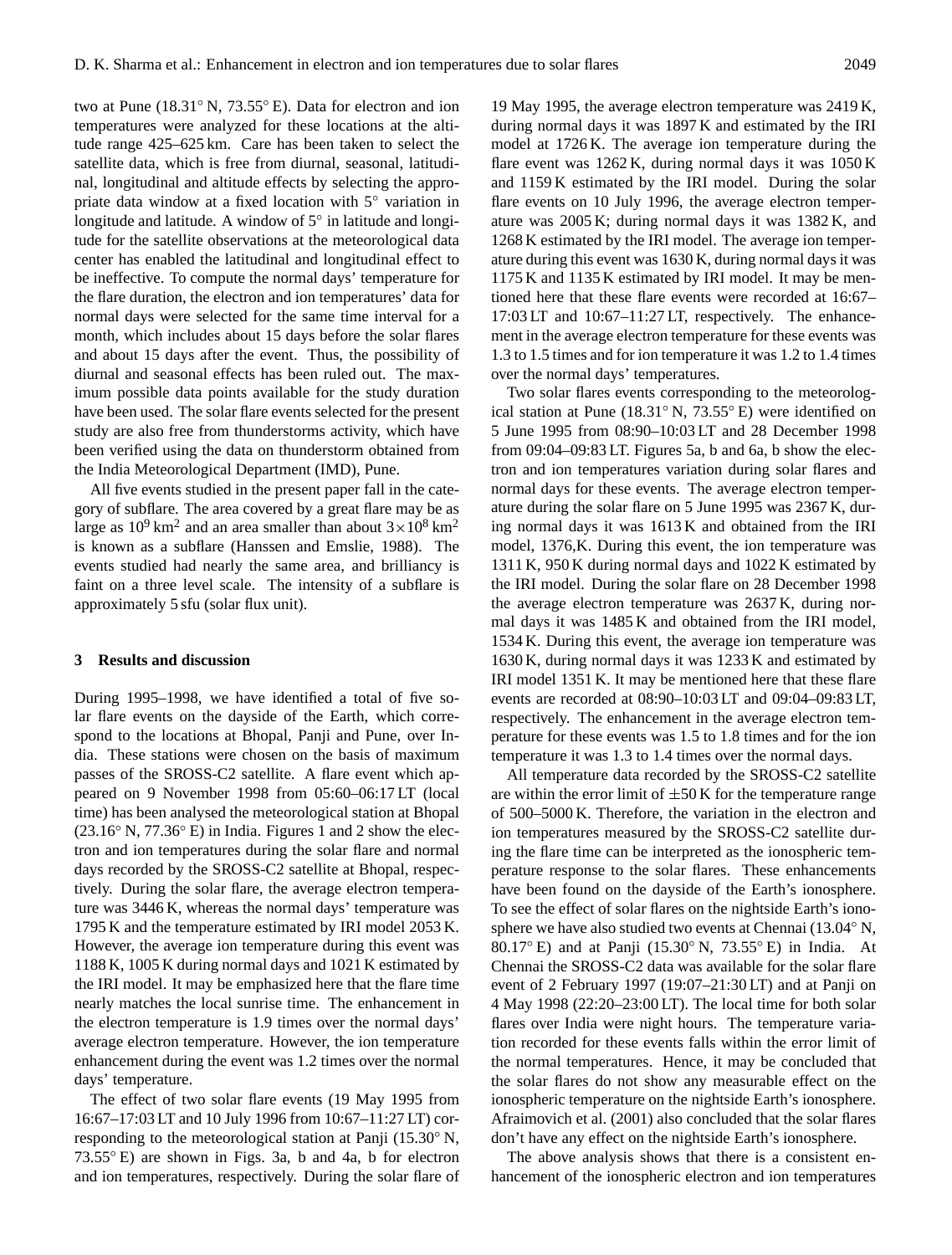

**Fig. 3.** Variation of electron temperature recorded by the SROSS-C2 satellite during solar flares and normal days at Panji.



**(Fig. 4) Fig. 4.** Variation of ion temperature recorded by the SROSS-C2 satellite during solar flares and normal days at Panji.



**(Fig. 5) Fig. 5.** Variation of electron temperature recorded by the SROSS-C2 satellite during solar flares and normal days at Pune.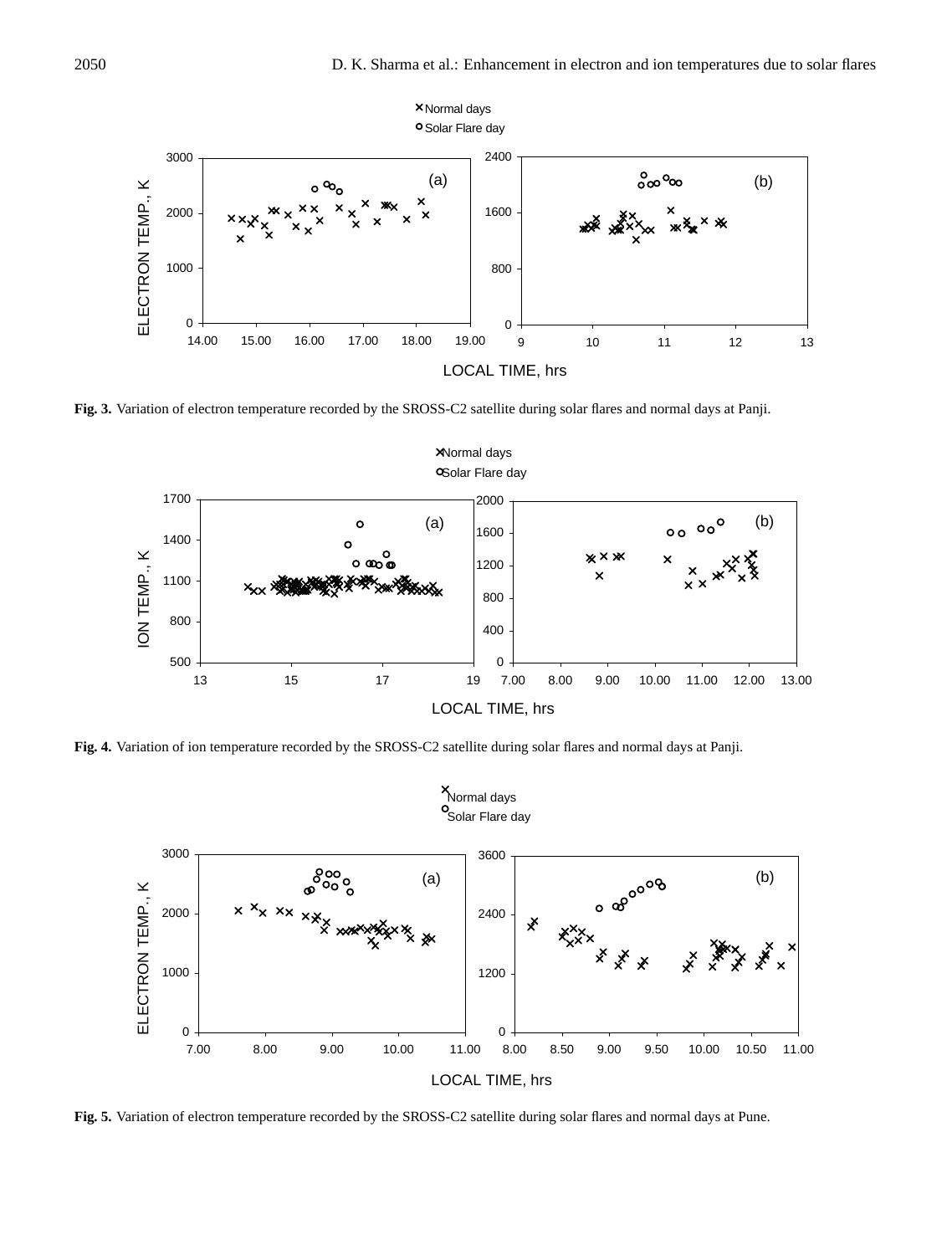

Fig. 6. Variation of ion temperature recorded by the SROSS-C2 satellite during solar flares and normal days at Pune.



**(Fig. 7) Fig. 7.** Diurnal variation of average electron temperature during solar flares and normal days.

0 over the normal days average temperature, whereas the flares hancement in average electron temperature, about 1.9 times has also been noticed that the solar flare recorded during  $n_{\Omega}$ discussed in the previous section shows that the enhancedays' average temperature. The data selection and analysis during the sunset time  $(16:67-17:03 \text{ LT})$  show the least enment of ionospheric temperature during the solar flares is ION TEMP., K hancement, about 1.3 times in the average electron temperenhancement in electron temperature has been found during recorded during the solar flares. This enhancement for the average electron temperature varies from 1.3 to 1.9 times to the normal days' average temperature. However, for the ion temperature it ranges from 1.2 to 1.4 times to the normal the ionospheric temperature, response to the solar flare. It the sunrise time (05:60–06:17 LT) shows the maximum enature over the normal average temperature; no measurable the night hours. This suggests that the ionospheric temperature anomalies during the solar flares are directly related to diurnal behaviour of the normal temperatures. Figures 7 and 8 show that the enhancement in electron temperature was maximum during the solar flare at sunrise hours and less enhanced during the events as the day progressed. In the case of the ion temperature (Fig. 8), the ion temperature is less sensitive and the maximum enhancement of the average temperature during the solar flare events is reached at noontime.



**Fig. 8.** Diurnal variation of average ion temperature during solar flares and normal days.

Sharma et al. (2003b) have studied the sunrise effect of the ionospheric electron and ion temperatures using the SORSS-C2 satellite data over different locations in India and found that the electron temperature is suddenly enhanced during the sunrise hours, while the ion temperature is less sensitive to this effect. Oyama et al. (1996b) have studied the morning overshoot of  $T_e$  by the downward plasma drift in the equatorial topside ionosphere and found that the rapid increase in electron temperature in the early morning period is the wellknown  $T_e$  phenomenon called "morning overshoot". The present study also indicates that the solar flare response to the electron temperature is maximum during sunrise hours.

The enhancement in ionospheric temperature is mainly due to high energy X-rays and ultraviolet radiation produced during the solar flares (Donnelly, 1976; Charikov, 2000; Kocharov et al., 2000). These high-energy radiation reach the Earth's ionosphere and heat the plasma. All solar flare events selected for the present study had an intensity of about 5 sfu. Therefore, in the present study, the variation in the enhancements of electron and ion temperature is correlated with the local time ionospheric temperature variation.